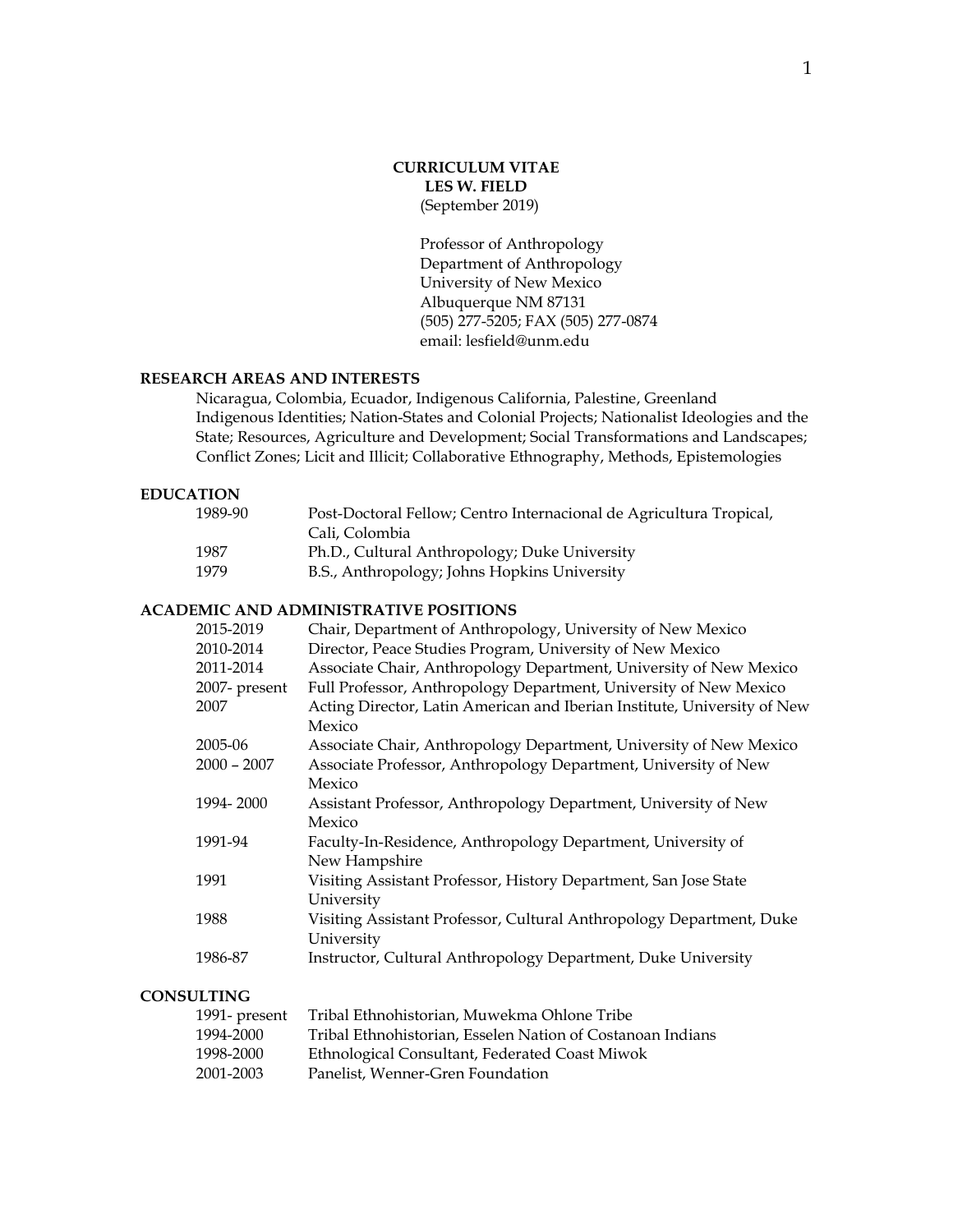# **ACADEMIC FELLOWSHIPS, AWARDS, HONORS**

| 2016-17   | <b>UNM Teaching Fellowship</b>                                         |  |
|-----------|------------------------------------------------------------------------|--|
| 2011      | Outstanding Teacher of the Year, OSET-UNM                              |  |
| 2008-2009 | Snead-Wertheim Endowed Lectureship in Anthropology and History         |  |
| 2008-2010 | Fulbright Research/Lecturing Fellowship                                |  |
| 2000      | Gunter Starkey Teaching Award, College of Arts and Sciences,           |  |
|           | University of New Mexico                                               |  |
| 1989-91   | Rockefeller Foundation Social Science Research Postdoctoral Fellowship |  |
| 1981-84   | National Science Foundation Graduate Fellowship                        |  |
| 1980-81   | Duke University Graduate Fellowship                                    |  |
| 1979      | Johns Hopkins University, Graduation with University Honors            |  |
|           |                                                                        |  |

#### **RESEARCH GRANTS**

| 2018-20 | National Science Foundation EAGER                                      |
|---------|------------------------------------------------------------------------|
| 2015-16 | Wenner-Gren Foundation International Workshop Grant                    |
| 2010-11 | Wenner-Gren Foundation International Workshop Grant                    |
| 2008-10 | Fulbright Research/Lecturing Award                                     |
| 2007-8  | Nordic Cultural Foundation Grant                                       |
| 2006    | Research Allocation Committee, University of New Mexico                |
| 2006    | Tinker Foundation, Latin American and Iberian Institute, University of |
|         | New Mexico                                                             |
| 2005    | Wenner-Gren Foundation International Workshop Grant                    |
| 2002    | Research Allocation Committee, University of New Mexico                |
| 2000-01 | National Endowment for the Humanities Extending the Reach              |
|         | <b>Faculty Research Award</b>                                          |
| 2000    | Wenner-Gren Foundation Research Grant                                  |
| 2000    | Research Allocation Committee, University of New Mexico                |
| 1999    | Research Allocation Committee, University of New Mexico                |
| 1998    | Research Allocation Committee, University of New Mexico                |
| 1997-98 | Bureau of Indian Affairs/Branch of Acknowledgment and                  |
|         | Research ANA (Administration for Native Americans) Grant               |
|         | with the Esselen Nation                                                |
| 1995    | Tinker Foundation/ Latin American Studies Research Grant,              |
|         | University of New Mexico                                               |
| 1993    | Liberal Arts Faculty Research Support Grant, University of             |
|         | New Hampshire                                                          |
| 1992    | Summer Faculty Research Grant, University of New                       |
|         | Hampshire                                                              |
| 1984-85 | National Science Foundation Dissertation Grant                         |
|         |                                                                        |

## **PUBLICATIONS**

#### Books

| 2008 | Abalone Tales: Collaborative Explorations of California Indian Sovereignty and |
|------|--------------------------------------------------------------------------------|
|      | Identity. Durham, NC: Duke University Press.                                   |
| 1999 | The Grimace of Macho Ratón: Artisans, Identity and Nation in Late Twentieth    |
|      | Century Western Nicaragua. Durham, NC: Duke University Press                   |

## Edited Volumes

2016 Challenging the Dichotomy: The Licit and the Illicit in Archaeological and Heritage Discourses Edited by Les Field, Cristobal Gnecco, and Joe Watkins. Tucson: University of Arizona Press.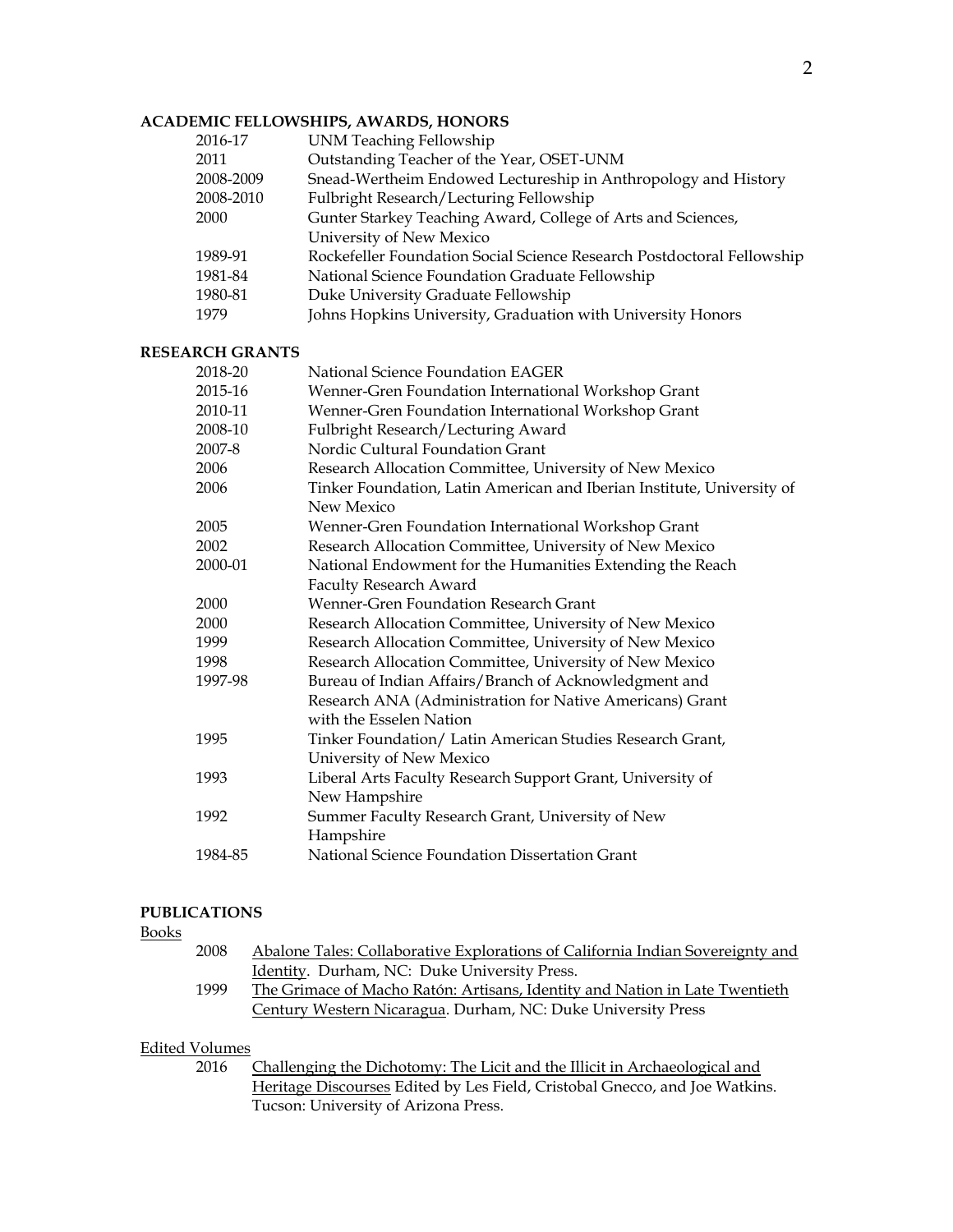2007 Anthropology Put to Work. Edited by Les Field and Richard Fox. Oxford, UK: Berg Publishers.

### **Monographs**

1995 Bridges Between Worlds: The Life of Ascención Solorsano Cervantes, A Traditional Mutsun Ohlone Doctor. San Jose, CA: Amah Mutsun Press. With Alan Leventhal and Joseph Mondragón

### Edited Journals

- 2013 "Imagining Palestinian Archaeologies," Special Issue of Archaeologies: Journal of the World Archaeological Congress, 9(2)
- 2011 "Collaborative Anthropologies in Latin America," (co-edited with Joanne Rappaport) Special Issue of Collaborative Anthropologies, Vol. 4.
- 1996 "Mired Positionings: Beyond Metropolitan Authority and Indigenous Authenticity," Special Edited Issue of Identities 3(1&2).

#### Journal Articles, Book Chapters (peer-reviewed)

| 2020 | "Gold, Ontological Difference, and Object Agency," in The Anthropology of        |
|------|----------------------------------------------------------------------------------|
|      | Precious Minerals, Andrew Walsh, Annabel Vallard and Elizabeth Emma Ferry,       |
|      | eds. University of Toronto Press, January 2020.                                  |
| 2017 | a) "Anti-Semitism and Pro-Israel Politics in the Trump Era: Historical           |
|      | Antecedents and Contexts," Middle East Report (MERIP) 284/285, Fall/Winter;      |
|      | 52-54.                                                                           |
|      | b) "The Colombia-Israel Nexus: Towards Historical and Analytic Contexts,"        |
|      | Latin American Research Review, 52(4): 639-653.                                  |
| 2016 | a) "Introduction" (co-authored with Cristobal Gnecco and Joe Watkins) in         |
|      | Challenging the Dichotomy: The Licit and the Illicit in Archaeological and       |
|      | Heritage Discourses, Les Field, Cristobal Gnecco, and Joe Watkins, eds.          |
|      | Tucson: University of Arizona Press. Pp. 3-20.                                   |
|      | b) "Dynamism not Dualism: Money and Commodity, Archaeology and                   |
|      | Guaquería, Gold and Wampum," in Challenging the Dichotomy: The Licit and         |
|      | the Illicit in Archaeological and Heritage Discourses, Edited by Les Field,      |
|      | Cristobal Gnecco, and Joe Watkins. Tucson: University of Arizona Press. Pp. 180- |
|      | 196.                                                                             |
| 2013 | a) "Double Trouble: Implications of Historicizing Identity Discourses," in       |
|      | Anthropology and the Politics of Representation: Identity Strategies, Decentered |
|      | Selves and Crucial Places. Gabriela Vargas Cetina, ed. University of Alabama     |
|      | Press. Pp. 19-32.                                                                |
|      | b) "Museo del Oro: viñetas" (with Cristobal Gnecco). Revista Colombiana de       |
|      | Antropología, vol. 49(2).                                                        |
|      | c) "Mapping Erasure: The Power of Nominative Cartography in the Past and         |
|      | Present of the Muwekma Ohlone of the San Francisco Bay Area," in Recognition,    |
|      | Sovereignty Struggles and Indigenous Rights in the United States: A Sourcebook.  |
|      | Amy E. Den Ouden and Jean O'Brien, eds. University of North Carolina Press.      |
|      | Pp. 287-310.                                                                     |
|      | d) "The Palestine Field School: Decoloniality and the Geopolitics of Knowledge," |
|      | (with Alex Lubin, Jakob Schiller and Melanie Yazzie) Social Text 31(4): 79-97.   |
|      | e) "Introduction," in "Imagining Palestinian Archaeologies," Special Issue of    |
|      | Archaeologies: Journal of the World Archaeological Congress, 9(2): 1-14.         |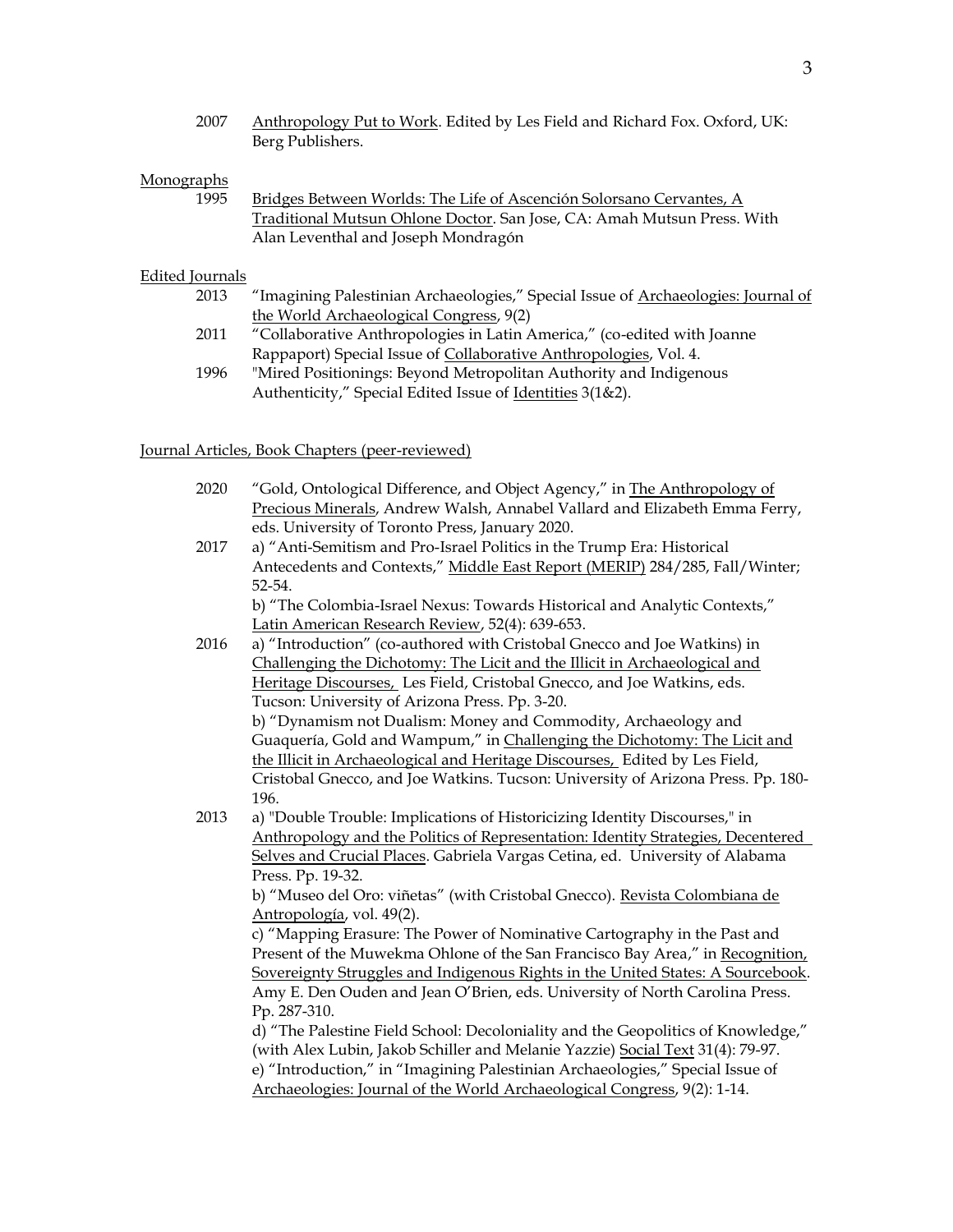- 2012 "El sistema del oro: exploraciones sobre el destino (emergente) de los objetos de oro precolombino en Colombia," Antipoda: Revista de Antropología y Arqueología (Colombia), Vol. 14: 67-93.
- 2011 Introduction to "Collaborative Anthropologies in Latin America," (co-edited with Joanne Rappaport) Special Issue of Collaborative Anthropologies, Vol. 4: 3- 17.
- 2009 a)"Four Kinds of Authenticity? Regarding Nicaraguan Pottery in Scandinavian Museums, 2006-2008," American Ethnologist 36(3): 507-520. b)"Global Indigenous Movements: Convergence and Differentiation in the Face of the Twenty-First Century State," in Border Crossings: Transnational Americanist Anthropology, Kathleen S. Fine-Dare and Steven L. Rubenstein (eds.) Lincoln and London: University of Nebraska Press. Pp. 230-246.
- 2008 "'Side by Side, or Facing One Another': Writing and Collaborative Ethnography in Comparative Perspective," Collaborative Anthropologies, Vol. 1: 32-51.
- 2006. "The Potters of San Juan de Oriente," (in Spanish and Danish) in *Cerámica Nicaragüense: Tradición y Novedad*, Museum of International Ceramics (ed.). pp. 17-25. Danish Center for Culture and Development.
- 2005 a)"Beyond Identity? Analytic Cross-Currents in Contemporary Mayanist Social Science," Latin American Research Review. 40(3): 283-293. b) "Who is this Really about Anyway? Ishi, Kroeber and the Intertwining of California Indian and Anthropological Histories," Journal of Anthropological Research 61(1): 81-93.

c) "Native Policy," In New Dictionary of the History of Ideas, Maryane Cline Horowitz (ed.), Detroit: Charles Scribner's Sons. Vol. 4: pp 1594-1598.

- 2004 "From Applied Anthropology to Collaborative Applications of Anthropological Tools: Examples from Indian Country, In A Companion to the Anthropology of North American Indians, Thomas Biolsi (ed.) Malden, MA: Blackwell Publishers. Pp. 472-489.
- 2003 a)"Dynamic Tensions in Indigenous Sovereignty and Representation: A Sampler," American Ethnologist 30(3): 447- 453.

b) "Unacknowledged Tribes, Dangerous Knowledge: The Muwekma Ohlone and How Indian Identities are 'Known,'" Wicazo Sa, 18(2): 79-94.

c)"'What Must It Have Been Like!' Critical Considerations of Pre-Contact Ohlone Cosmology as Interpreted Through Central California Ethnohistory," Wicazo Sa, 18(2): 95-126.

d) "On the Detectability of Intelligent Civilizations in the Galaxy," (with N. Duric) Serbian Journal of Astronomy 167: 1-10.

2002 a) "Abalone Tales: California Indian Natural Resource Management," News From Native California 16(2); 33-34. b) "Blood and Traits: Preliminary Observations on the Analysis of Mestizo and

Indigenous Identities in Latin vs. North America," Journal of Latin American Anthropology, 7(1): 2-33.

- 1999 "Complicities and Collaborations: Anthropologists and the 'Unacknowledged Tribes' of California" Current Anthropology 40 (2): 193-209
- 1998 "Post-Sandinista Ethnic Identities in Western Nicaragua" American Anthropologist 100(2): 431-443.
- 1996 a) "State, Anti-State and Indigenous Entities: Reflections Upon A Páez Resguardo and the New Colombian Constitution," Journal of Latin American Anthropology 1(2): 98-119 b) "Forward," and "Communal Land and Indigenous Identity in Otavalo,

Ecuador," In The Politics of Ethnicity in Southern Mexico, pp. VI-IX; pp. 123-132 ,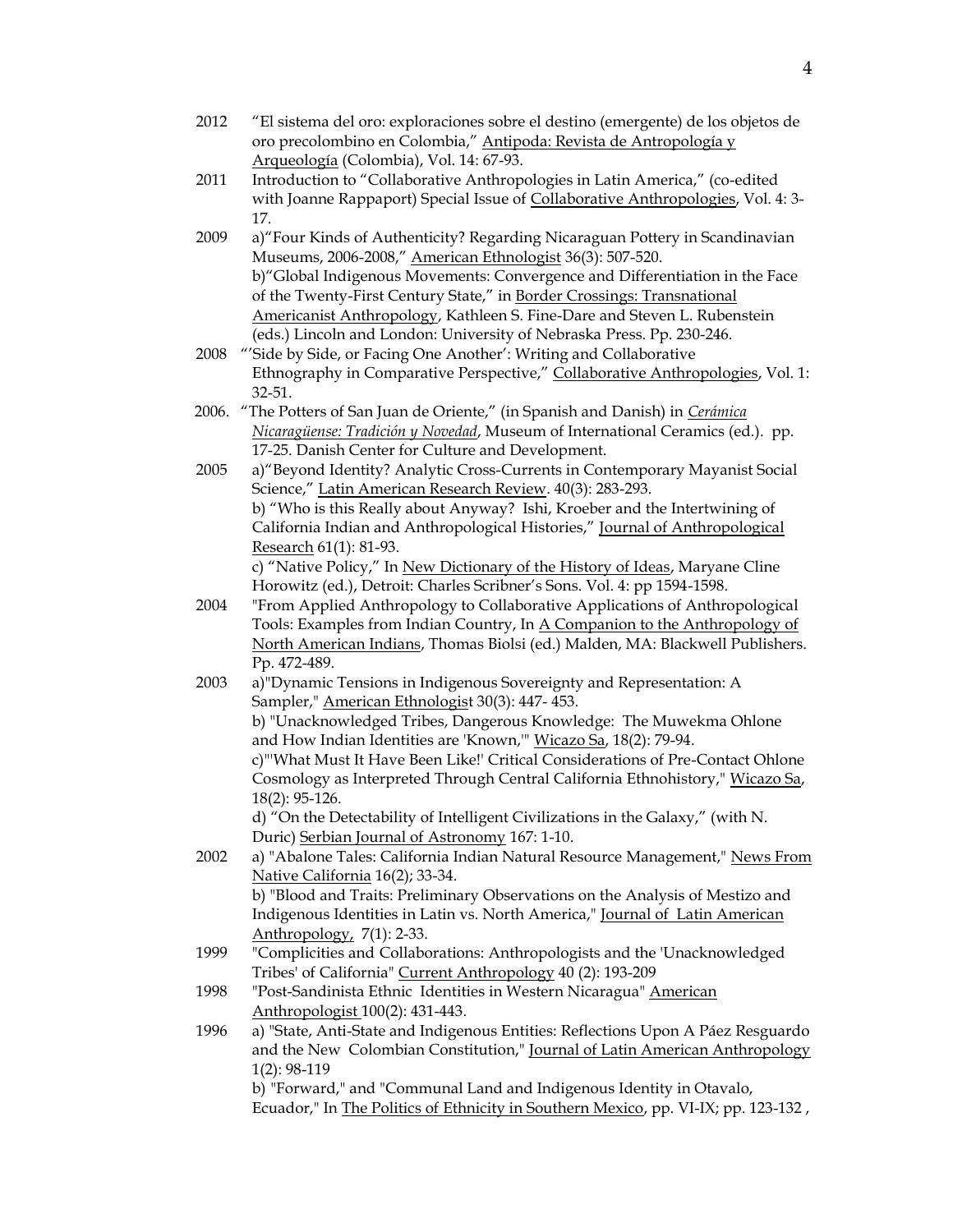Howard Campbell and John Monaghan eds., Nashville: Vanderbilt University Publications in Anthropology, Vol. 5

c) "ma' cayuuya' za'nu - we see each other: The Politics of Zapotec and Anthropological Understandings" Introduction to "Mired Positionings: Beyond Metropolitan Authority and Indigenous Authenticity," Special Edited Issue of Identities 3(1&2):137-154.

- 1995 "Constructing Local Identities in a Revolutionary Nation: The Cultural Politics of the Artisan Class in Revolutionary Nicaragua, 1979-90," American Ethnologist 22(4): 786-807.
- 1994 a) "Harvesting the Bitter Juice: Contradictions of Páez Resistance in the Changing Colombian Nation-State," Identities 1(1):89-108

b) "Who are the Indians? Reconceptualizing Indigenous Identity, Resistance, and the Role of Social Science in Latin America," Latin American Research Review 29(3): 237-248

c) "Back From Extinction: A Brief Overview of the Historic Disenfranchisement of the Ohlone Indian Peoples," In The Ohlones Past and Present. L. Bean and S. Van Brakke eds. Menlo Park: Ballena Press. With Alan Leventhal, Rosemary Cambra, and Hank Alvarez

- 1992 "A Contemporary Ohlone Tribal Revitalization Movement: A Perspective from the Muwekma Ohlone Indians of the San Francisco Bay Area," California History LXXI (3): 412-431
- 1991 a) "Ecuador's Pan-Indian Uprising," Report on the Americas XXV (3): 39-44 b) "Tools for Indigenous Agricultural Development in Latin America: An Anthropologist's Perspective," Agriculture and Human Values VIII (1&2): 85-93
- 1990 "The Indian Uprising of 1990 and the Issue of Land Reform in Ecuador," Cultural Survival Quarterly XIV (4): 17-21

### **PAPERS, PRESENTATIONS AND SESSIONS AT WORKSHOPS, ACADEMIC MEETINGS; INVITED TALKS, SYMPOSIA, SCHOLAR-IN-RESIDENCE LECTURES**

- 2019a "Extractive Capitalism and Emerging Independent Greenland," Cultures of Energy 8 Symposium, Rice University, April 10-13.
- 2019b "Food, Landscape and the Future of Greenlandic Agriculture," Invited Presentation at the University of Greenland/Ilisimatusarfik, Nuuk, Greenland, May 15
- 2019c "Gems and Mining is/as the Future in Greenland's Nation-Building Project," a writing workshop for the "Transparency: qualities and technologies of the Global Gemstone Industry" project, Geneva, Switzerland May 31-June 1.
- 2018 "Connecting the Dots of 1982: Latin America and Palestine/Israel, the Global Right, and Contemporary Legacies," Latin American Studies Association Annual Meetings, Barcelona, May 23-26.
- 2017a "The Home and the Museum: Illicit Excavation, Upper Class Home Decor, and National Places in Twentieth Century Colombia," Annual Meetings of the Society for Applied Anthropology. Santa Fé.
- 2017b "The Palestine Field School: Decoloniality and the Geopolitics of Knowledge." 5<sup>th</sup> Action Research Network of the Americas Conference and 1st Global Assembly for Knowledge Democracy, Cartagena, Colombia June 13-15.

2017c "The Smith Family Totem Pole: Stewardship and Collaboration Between the Tlowitsis Nation and the University of New Mexico," Round-table, Indigenous International Repatriation Conference, Association on American Indian Affairs, Pueblo of Isleta, September 25-26.

2016a "The State's Own Anthropology: Scholarship, Knowledge, and Governmentality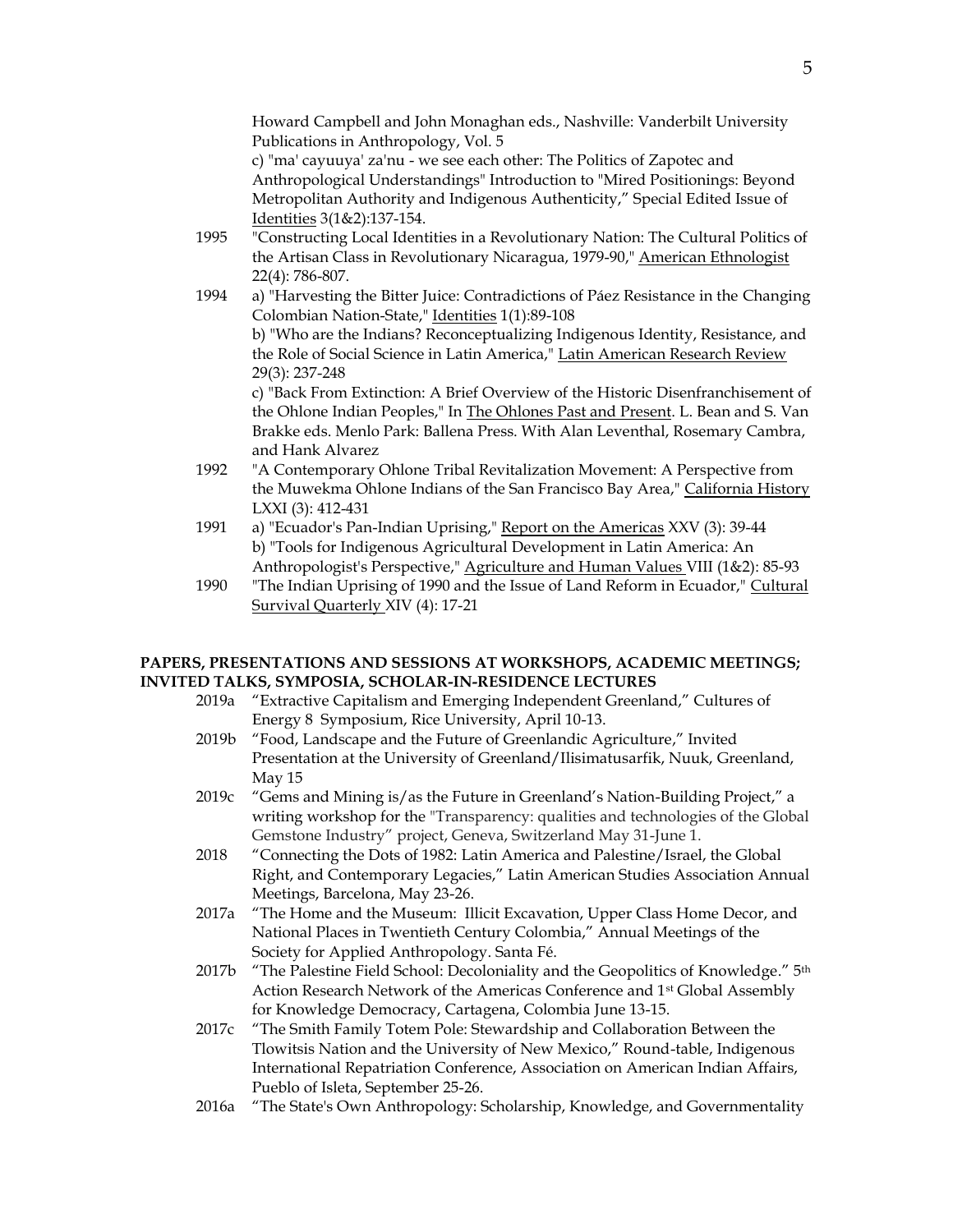in Palestine and California," Invited Lecture, University of British Columbia, March 24.

- 2016b "Possible Futures: Comparative Perspectives On Collaborative Research In Anthropology In North And Latin America," Co-organizer with Eric Lassiter (Marshall University), Wenner-Gren International Workshop, New Orleans, April 12-14.
- 2016c Discussant for "Eco-Subjectivities: Resisting Environmental Inequality Through Indigenous and Local Community Coalition-Building," Annual Meetings of the American Anthropological Association (Minneapolis)
- 2016d "Anthropology, Advocacy, Activism: Reflections after the Resolution to Boycott Israeli Academic Institutions," Round-table, Annual Meetings of the American Anthropological Association (Minneapolis)
- 2015a "Notes Towards a Theorization of Gold," participant, Wenner-Gren International Workshop, Toronto, April 30-May 1.
- 2015b "Scholarship, Knowledge, and Governmentality in Palestine and California," Invited Lecture, Cornell University, October 16
- 2015c Round-Table participant "Engaging Ethics: Ethical Intentions and Tensions in Collaborative and Engaged Anthropologies," Annual Meetings of the American Anthropological Association (Denver)
- 2014a "Peace Will Never Come: The (Trans) Nationality of the National Security State," Fifth International Conference of The Prince Alwaleed Bin Talal Bin Abdulaziz Alsaud Center for American Studies and Research (CASAR), American University of Beirut (AUB), January 6-9.
- 2014b "The Politics of Erasure, Nominative Cartography, and the Muwekma Ohlone Tribe's Reclamation of their Ancestral Heritage Sites: A View from the Tribe's Excavation at the 3rd Mission Santa Clara Indian Neophyte Cemetery." With Alan Leventhal, and Rosemary Cambra, Society for American Archaeology Annual Meetings, Austin, April 24-27.
- 2014c "Peace Will Never Come: The (Trans) Nationality of the National Security State," Invited Lecture, Latin American and Iberian Institute, University of New Mexico, October 16.
- 2013a "Theorizing Collaborative Research**:** An Invited Seminar," Georgetown University, April 4-6
- 2013b "Collaborative Research in Indigenous and Afro Communities," Invited ` Intensive Seminar for PhD students, Universidad del Cauca (Popayan, Colombia), October 7-11.
- 2013c "Minerals, Scarcity, and Technological Change in the 21<sup>st</sup> Century: Hegemonic Simulations and True False Consciousness," Annual Meetings of the American Anthropological Association (Chicago)
- 2012 "Connecting the Dots of 1982: The Dynamics of the Global Left and Right and their Contemporary Legacies," Invited Lecture, The Prince Alwaleed Bin Talal Bin Abdulaziz Alsaud Center for American Studies and Research (CASAR), American University of Beirut (AUB), October 9.
- 2011a "Illicit Excavation, Archaeology, Communities And Museums: An International Workshop On Complex Relationships And Future Perspectives." Co-organizer with Cristobal Gnecco (Universidad del Cauca) Wenner-Gren International Workshop, Bogotá and Villa de Leiva, January 27-30.
- 2011b Invited Guest Speaker, "Global Indigenous Politics," Social Science Research Council (SSRC) Dissertation Proposal Development Fellowship Workshop
- 2011c "Guaquería's Necessities: Licit/Illicit/ Science/Fantasy," Annual Meetings of the American Anthropological Association (Montreal)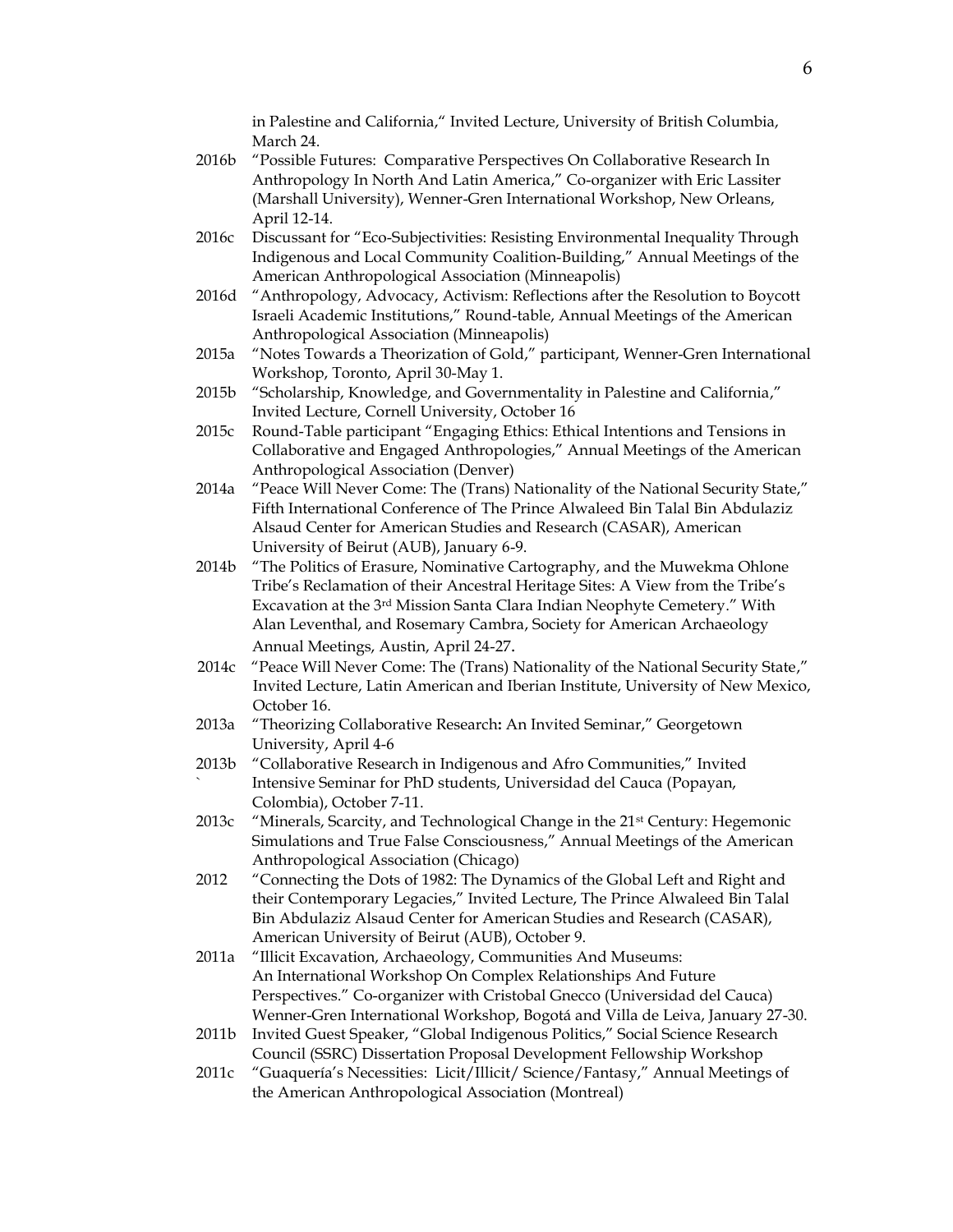- 2010a "Relativity Effects: Reconsidering the Cultural Biography of Pre-Columbian Gold Objects," Society for Cultural Anthropology, Santa Fe, NM 2010b **"**Mapping Erasure: The Power of Nominative Cartography in the Past and Present of the Muwekma Ohlone of the San Francisco Bay Area," Annual Meetings of the American Anthropological Association (New Orleans) 2009a "Anthropology Put to Work: The Case of the Muwekma Ohlone," Annual Meetings of the Society for Applied Anthropology, Santa Fe, NM 2009b "The Gold System: Explorations of the (Ongoing) Fate of Colombia's Pre-Columbian Gold Artifacts," Snead-Wertheim Fellowship Lecture, University of New Mexico. 2009c Scholar-in-Residence, University of Western Ontario, October 27-29 (Three Lectures/Workshops) 2008a "Four Kinds of Authenticity? Regarding Nicaraguan Pottery in Scandinavian Museums, 2006-2008," Invited Lecture, University of Iceland, August 22. 2008b "Like Looking Through a Glass Onion: Learning Anthropology with Carol Smith," Annual Meetings of the American Anthropological Association (San Francisco, CA) 2007a "The Many Uses of Nicaraguan Pottery: Three Decades of Change Among the Potters of San Juan de Oriente, Nicaragua," Invited Lecture, University of Helsinki, Finland, November 7. 2007b "Writing Collaborative Ethnographies: When We Read What They Write," Annual Meetings of the American Anthropological Association (Washington DC) 2006a "The Potters of San Juan de Oriente in Nicaraguan History and Culture," Invited Lecture, Diplomatic Academy, Ministry of Foreign Relations, Managua, Nicaragua, June 1 2006b "Indigenous Identity and Artisanal Production in San Juan de Oriente, Nicaragua: Anthropological Interventions and Dynamic Representations," Invited Lecture, University of Copenhagen, Denmark, September 11 2006c "Can the 'Record' be Rectified: New Collaborations and the Legacy of Anthropological Solipsism in Native Northern California" Annual Meetings of the American Anthropological Association (San Jose, CA) 2005a Co-organizer with Richard Fox of an International Wenner-Gren Symposium, "Anthropology / At Work / As Work," New York City, May 19-22 2005b Discussant for panel entitled "Subaltern Groups, Power, Memory in the Americas,:" Annual Meetings of the American Anthropological Association (Washington DC) 2004a "Beyond Identity? Analytic Cross-Currents in Contemporary Scholarship of Indigenous Peoples," Invited Lecture, Northwestern University 2004b "Is the Identity Paradigm Exhausted? What that Could Mean and What it Cannot" Annual Meetings of the American Anthropological Association (Atlanta) 2003a " The Past Imperfect: 'Outsider' Perspectives on Nationalist, Indigenous, and Contract Forms of Archaeology," Wenner-Gren Invited Workshop entitled "The Politics of Heritage " (Wicklow, Ireland) 2003b "Enter the Matrix: Preliminary Thoughts on What's Global and What's Not in Contemporary Indigenous Struggles," Annual Meetings of the American Anthropological Association (Chicago) 2002a "What are We Responsible For? Anthropological Legacies and Collaborations in the Present," Annual Meetings of the American Anthropological Association (New Orleans)
- 7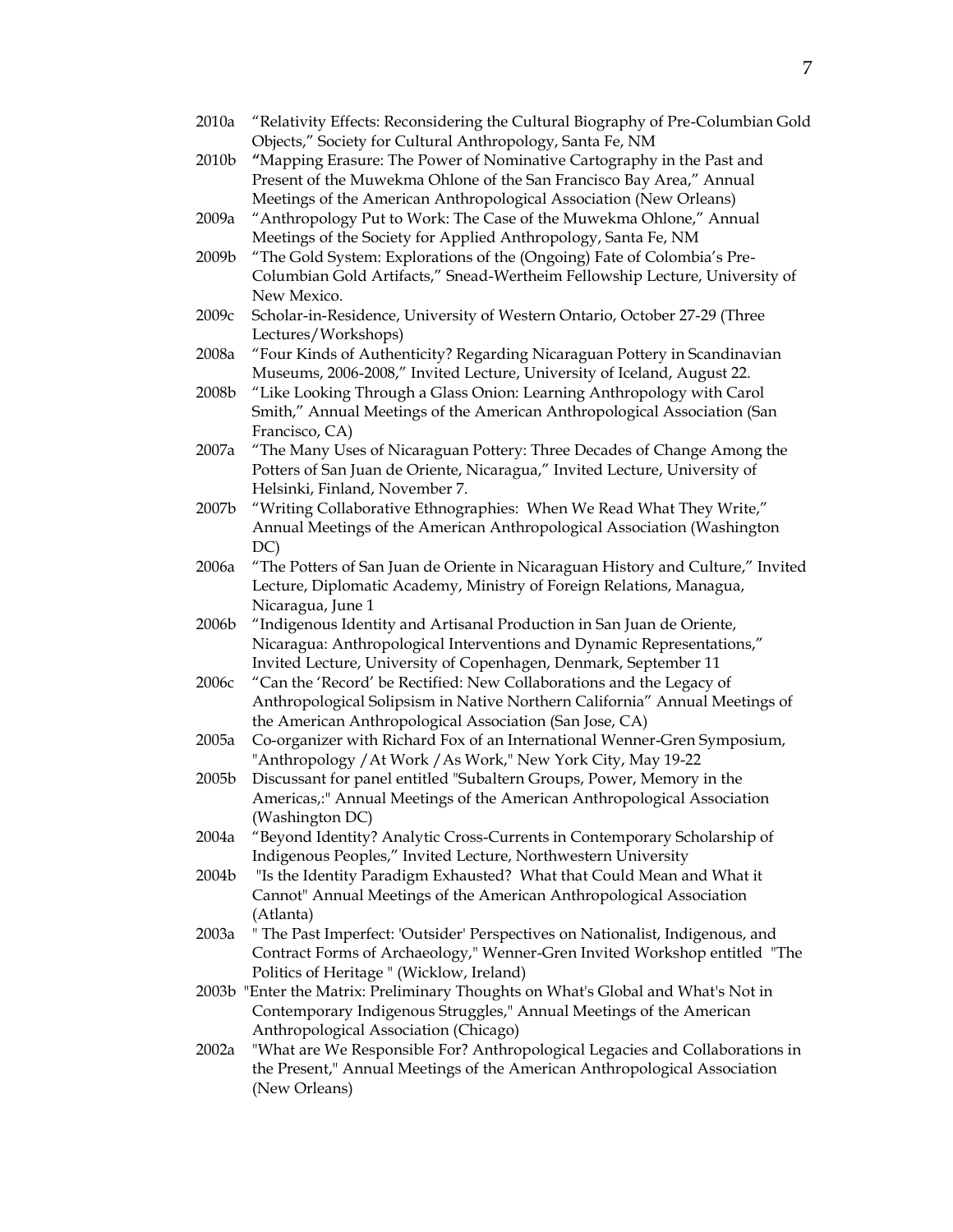- 2002b "Utopian Projects: Comments on Joanne Rappaport's "Anthropological Research and Ethnic Pluralism: Doing Collaborative Research in Colombia" Discussant Paper for Society for Latin American Anthropology Presidential Lecture, Annual Meetings of the American Anthropological Association (New Orleans)
- 2001a "Unacknowledged Tribes, Dangerous Knowledge: How Indian Identities are Known and by Whom," Annual Meetings of the American Anthropological Association (Washington DC)
- 2001b "Unacknowledged Tribes, Dangerous Knowledge: The Muwekma Ohlone and How Indian Identities are 'Known,'" Ethnohistory Meetings (Tucson, AZ)
- 2000a "Mestizaje: Academic Positionings in North and Central America," Annual Meetings of the Latin American Studies Association (Miami)
- 2000b "'We Don't Walk Alone:' Exploring Complex Relationships between California Indians and the Abalone Mollusk" Annual Meetings of the American Anthropological Association (San Francisco)
- 1999a "The Tear in the Eye: Contestations Over Nature and Native Sovereignty, " Session organized for the Annual Meetings of the American Ethnological Society (Portland, OR)
- 1999b "Understanding Abalone among Native Peoples of California," Annual Meetings of the American Ethnological Society
- 1999c "The Abalone Project: An Introduction," Session organized for the California Indian Conference
- 1999d "Academic and 'Real World' Analyses of Mestizaje: A Ramble about Privilege, Positioning, and Politics," Annual Meetings of the American Anthropological Association (Chicago)
- 1998a "Anthropologists and Unacknowledged Tribes: An Encounter," A Special Daylong Invited Session organized for the Annual California Indian Conference (San Francisco)
- 1998b "The Creation of California's 'Unacknowledged Tribes'," Annual California Indian Conference
- 1998c "What is to be Done? The Pragmatics of Thinking about the Future in Late 1990s Nicaragua," Annual Meetings of the Latin American Studies Association (Chicago)
- 1998d "Breaking the Silence: Suche-Malinche, Nicaraguan Feminism, and Artisan Women" Annual Meetings of the American Anthropological Association (Philadelphia)
- 1996 "Contrived Extinction: The Esselens and Anthropology," Annual Meetings of the American Anthropological Association (San Francisco)
- 1995a "Macho Ratón's Late Twentieth Century Grimace" School of American Research Lecture Series (Santa Fé, NM)
- 1995b "El Güegüence and the Demarcation of Nicaraguan Culture," Annual Meetings of the American Anthropological Association (Washington DC)
- 1994 "Literacy, Publishing and Representation: The Politics of Political Languages in Ecuador," Annual Meetings of the American Anthropological Association (Atlanta)
- 1993 a) "The Creation of Indigenous Territorial Entities in the Colombian Constitution of 1991: Assessing the Impacts," Invited session for the Society for Latin American Anthropology, co-organized with Robert Dover (University of Alberta), Annual Meetings of the American Anthropological Association (Washington DC)

b) "Páez Resistance Strategies and State Hegemony After 1991," Annual Meetings of the American Anthropological Association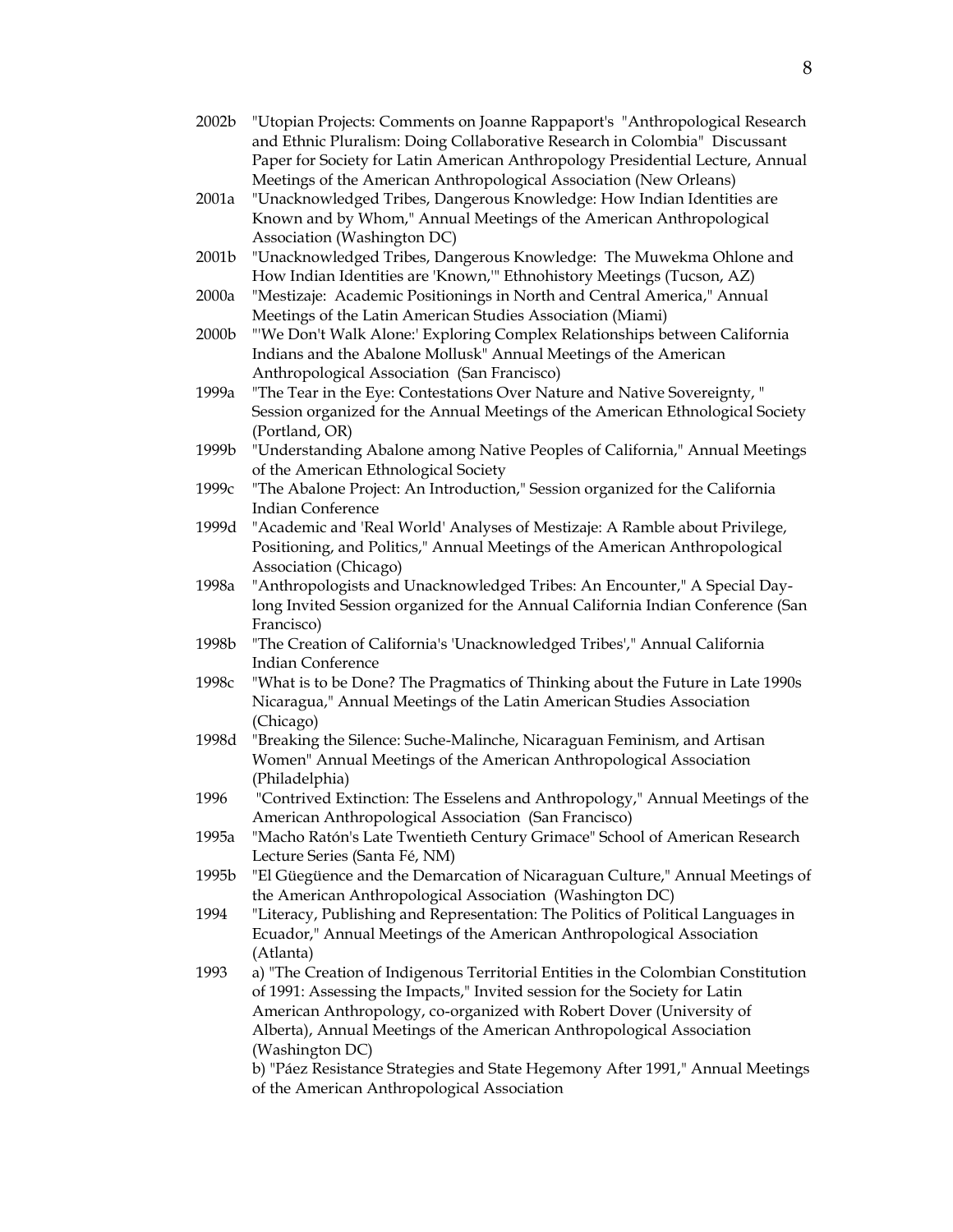- 1992 a) "Indigenous Identities and Ideologies: A Zone of Contention," Invited session for the Society for Latin America Anthropology, co-organized with Howard Campbell (University of Texas, El Paso), Annual Meetings of the American Anthropological Association (San Francisco) b) "Ideology, Language and Social Change: The Representation of the Indigenous Movement in Ecuador, " Annual Meetings of the American Anthropological Association 1991 a) "Communal Land and Indigenous Identity in Otavalo, Ecuador," Annual
- Meetings of the American Anthropological Association (Chicago) b) "Sustainable Agriculture and Indigenous Farmers' Access to Land," Varieties of Sustainability Conference (Santa Cruz, CA)
- 1988 "Revolutionary Change-- Revolutionary Technology," Annual Meetings of the American Anthropological Association (Phoenix, AZ)
- 1987 "Revolutionary Culture and the Challenge to Ethnography," Annual Meetings of the American Anthropological Association

#### **BOOK AND FILM REVIEWS, COMMENTS**

- 2018 "Comments," in response to "'Many Seasons Ago': Slavery and Its Rejection among Foragers on the Pacific Coast of North America," David Wengrow and David Graeber, American Anthropologist 120(2): 250-251.
- 2017a A Century of Violence in a Red City: Popular Struggle, Counterinsurgency and Human Rights in Colombia. Lesley Gill. Journal of Anthropological Research 73(2): 332-334.
- 2017b Shellfish for the Celestial Empire: The Rise and Fall of Commercial Abalone Fishing in California. Todd J. Braje. Journal of Anthropological Research 73(3): 509-510.
- 2017c "Illusions in Stone" Brian Brazeal, Director, produced by the Advanced Laboratory for Visual Anthropology. California State University, Chico, Anthropological Quarterly, 90(4): 1251–1255.
- 2014 Returns: Becoming Indigenous in the Twenty-First Century. James Clifford. Journal of Anthropological Research 70(2): 323-325.
- 2013 The Anthropological Study of Class and Class Consciousness. E. Paul Durrenberger, ed. Labour/Le Travail 71(Spring): 312-315.
- 2012 Grave Matters: Excavating California's Buried Past. Tony Platt. Journal of California and Great Basin Anthropology 32(1): 103-4.
- 2011a The Making of a Human Bomb: An Ethnography of Palestinian Resistance. Nasser Abufarha, Journal of Anthropological Research 67(1): 140-142.
- 2011b Defying the Odds: The Tule River Tribes' Struggle for Sovereignty in Three Centuries. Gelya Frank and Carle Goldberg. Journal of Anthropological Research 67(3): 465-467. (Spring)
- 2010 Ethnographies and Archaeologies: Iterations of the Present. Lena Mortensen and Julie Hollowell, eds. Journal of Anthropological Research 66(3): 429-432.
- 2009a Myths of Modernity: Peonage and Patriarchy in Nicaragua. Elizabeth Dore. *Estudios Interdisciplinarios de America Latina y el Caribe* 20(1): 232-234.
- 2009b Beyond Red Power: American Indian Politics and Activism since 1900. Daniel C. Cobb and Loretta Fowler (eds) Journal of Anthropological Research 65(3): 520- 522.
- 2009c Yanomami: The Fierce Controversy and What We Can Learn From It. Robert Borofsky, et.al. Transforming Anthropology 17(1): 70-71.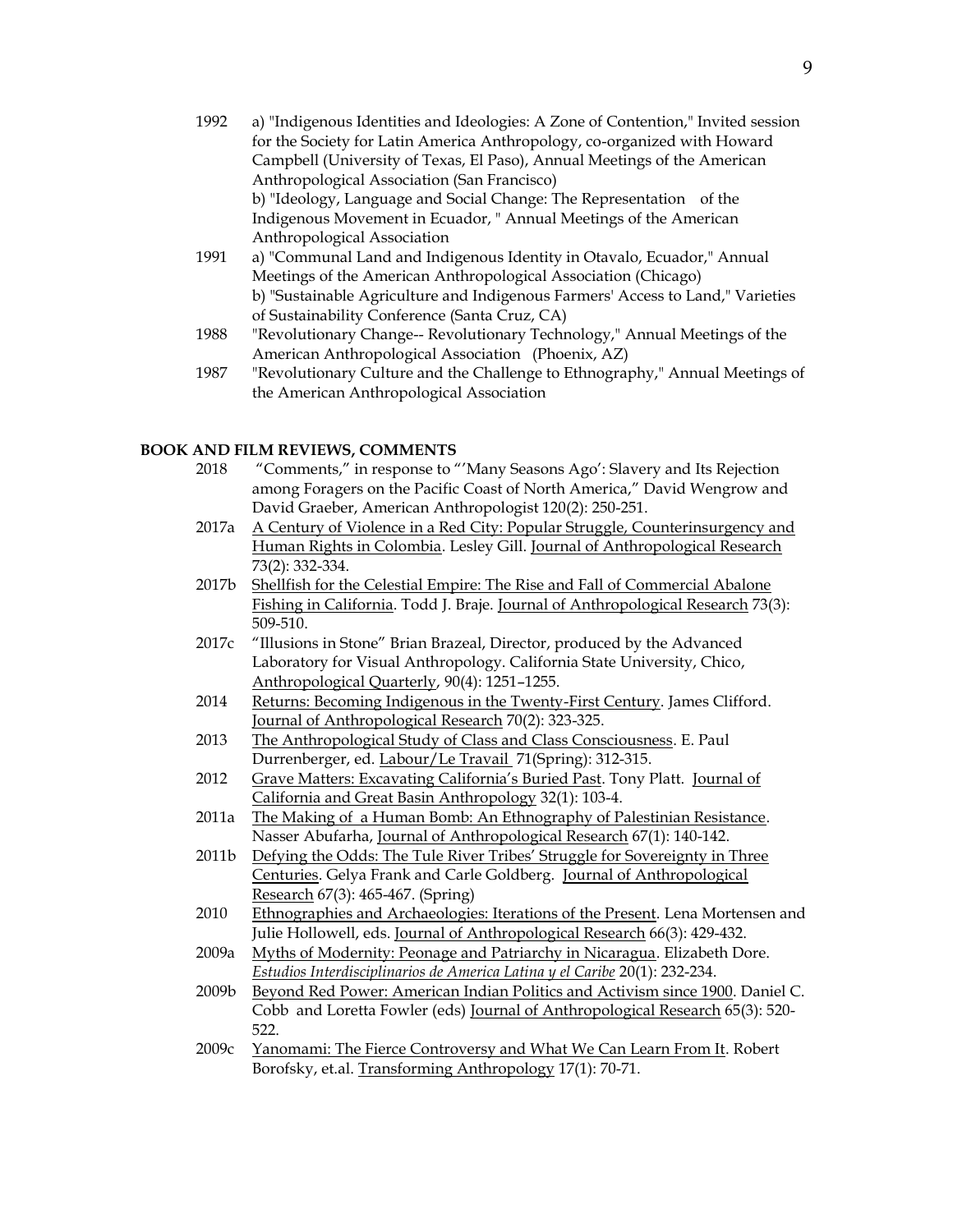2008a Shamans of the Foye Tree: Gender, Power, and Healing among Chilean Mapuche. Ana Mariella Bacigalupo, Journal of Anthropological Research 64(3): 453-454. 2008b Native Hubs: Culture, Community, and Belonging in Silicon Valley and Beyond. Renya K. Ramirez, Journal of Anthropological Research 64(4): 565-567. 2007a Quest for Tribal Acknowledgment: California's Honey Lake Maidus. Sara-Larus Tolley, American Indian Culture and Research Journal 31(1): 162-164. 2007b Seeing Indians: A Study of Race, Nation, and Power in El Salvador. Virginia Tilley Journal of Latin American Studies 39(1): 214-216. 2007c Courage Tastes of Blood: The Mapuche Community of Nicolás Ailío and the Chilean State, 1906-2001. Florencia E. Mallon. Journal of Latin American and Caribbean Anthropology 12(1): 268-270. 2006a "Comments," in response to "The Development of Prior Informed Consent in Indigenous Communities," Joshua P. Rosenthal, Current Anthropology 47(1): 131. 2006b Native Pathways: American Indian Culture and Economic Development in the Twentieth Century. Brian Hosmer and Colleen O'Neill, eds. Journal of Anthropological Research 62(3): 386-388. 2006c Seeing Indians: A Study of Race, Nation, and Power in El Salvador. Virginia Tilley. Journal of Anthropological Research 62(8): 388-389. 2005a "Comments," in response to "Collaborative Ethnography and Public Anthropology," Luke Lassiter , Current Anthropology 46(1): 98. 2005b Changing Fields of Anthropology: From Local to Global, Michael Kearney, Journal of Anthropological Research 61(3): 423-5. 2004 Gramsci, Culture, and Anthropology. Kate Crehan. Journal of Anthropological Research 60(4): 568-569. 2003a Lost Visions and New Certainties: Sandinista Profesionales in Northern Nicaragua. Inger Lundgren, American Anthropologist 105(2) 441-442. 2003b Rara! Vodou, Power, and Performance in Haiti and its Diaspora. Elizabeth McAlister. Journal of the Royal Anthropological Institute 9(2): 367-368 2003c The Dirt is Red Here: Art and Poetry from Native California. Margaret Dubin, ed. Journal of Anthropological Research 59(3): 410-411. 2002a "Comments," in response to "An Ethnography of Neoliberalism: Understanding Competition in Artisan Economies," Rudi Colloredo-Mansfeld, Current Anthropology 43(1): 126-127 2002b "Comments," in response to "Maya Medicine in the Biological Gaze: Bioprospecting Research as Herbal Fetishism," Ronald Nigh, Current Anthropology 43(3): 469-470 2002c Pathways of Power: Building an Anthropology of the Modern World. Eric R. Wolf, Journal of Anthropological Research 58(2): 291-292. 2001 The Primal Feast: Food, Sex, Foraging and Love. Susan Allport, Gastronomica: The Journal of Food and Culture 1(2): 103-104 2000a To Die in This Way: Nicaraguan Indians and the Myth of Mestizaje 1880-1965 Jeffrey L. Gould, Rural Sociology 65(2): 348-351 2000b States and Illegal Practices. Josiah McC. Heyman, Journal of Anthropological Research 56(2): 264-266 2000c The Ceramics of Raquira, Colombia: Gender, Work, and Economic Change. Ronald J. Duncan American Ethnologist 27(4): 996-7 2000d The Cultural History of the South American Indians. Erland Nordenskiöld (edited, with an introduction by Christer Lindberg), Journal of the Royal Anthropological Institute 6(4): 737-738.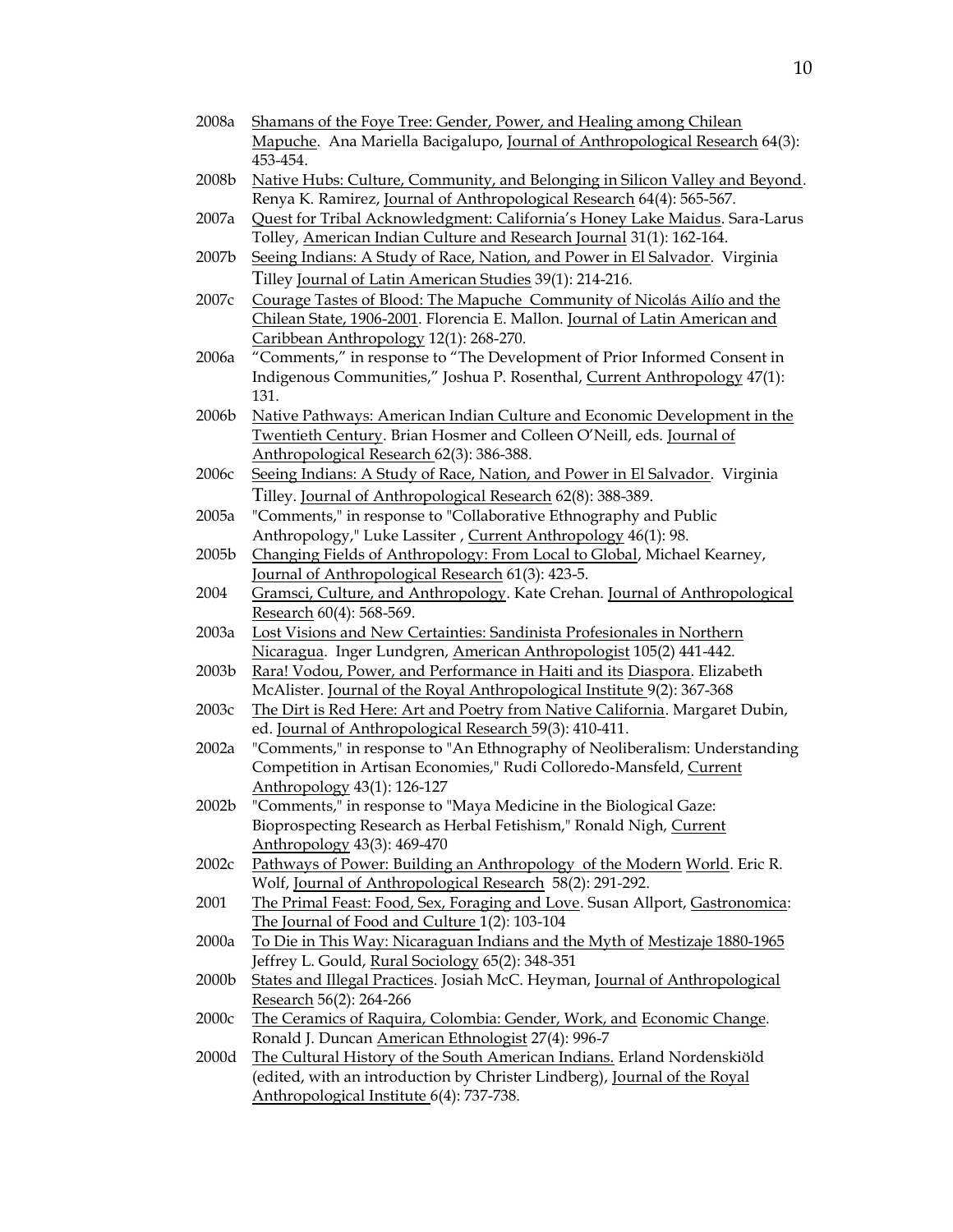| 1999a | Walking Where We Lived: Memories of a Mono Indian Family. Gaylen D. Lee, |     |
|-------|--------------------------------------------------------------------------|-----|
|       | Journal of Anthropological Research 55(2): 307-                          | 309 |

- 1999b The Indigenous World: 1997-98. International Working Group on Indigenous Affairs (IWGIA), Journal of Anthropological Research 55(2): 319-320
- 1998a American Indian Activism: Alcatraz to the Longest Walk. Troy Johnson, Joane Nagel, and Duane Champagne, Journal of Anthropological Research 54 (3): 430- 431
- 1998b "Lightening that Burden," review of Killing the White Man's Indian: Reinventing Native Americans at the End of the Twentieth Century. Angus Bordewich. Current Anthropology 39(4 ): 583-584
- 1998c Indigenous Revolts in Chiapas and the Andean Highlands. Kevin Gosner and Arij Ouwenweel Bulletin of Latin American Research 17(1) 250-251
- 1998d Indians and Anthropologists: Vine Deloria Jr. and the Critique of Anthropology. Thomas Biolsi and Larry Zimmerman. Journal of Anthropological Research 54(4): 562-563.
- 1997a "Great (and Small) Leaps Forward," review of History and Modernity in Latin America: Technology and Culture in the Andes Region. Constantin von Barloewen. Current Anthropology 38(4): 703-4
- 1997b Indians and Indian Agents: The Origins of the Reservation System in California, 1949-52. George Harwood Phillips Journal of Anthropological Research 53(2): 247-9
- 1996 "Global Systems and Local Selfhoods," review of Consumption and Identity. Jonathan Friedman (ed.); Cultural Identity and Global Process. Jonathan Friedman American Anthropologist 98(2): 12-14
- 1995 Memory, Myth, and Time in Mexico: From the Aztecs to Independence. Enrique Florescano American Ethnologist 22(4): 1032
- 1994 New Voices in Native American Literary Criticism. Arnold Krupat Current Anthropology 35(4): 474-475
- 1991 The Catholic Church in Nicaragua and Costa Rica. Philip Williams, Latin American Anthropology Review III (1): 21

#### **UNIVERSITY AND DEPARTMENTAL SERVICE**

| 2019- present        | Ethnology Graduate Advisor, Dept. Graduate Committee       |
|----------------------|------------------------------------------------------------|
| 2015-2019            | Chair, Department of Anthropology                          |
| 2013-2014            | Senior Promotion Committee, School of Arts and Sciences    |
| 2012-2014            | Ethnology Representative, Dept. Graduate Committee         |
| 2012-2013            | Chair, Museum Studies Director Search Committee            |
| 2011-2015            | Associate Chair, Department of Anthropology                |
| 2010-2012            | Chair, Ethnology Search Committee                          |
| 2010-2015            | Director, Peace Studies Program                            |
| 2008-2010            | Chair, Undergraduate Committee, Department of Anthropology |
| 2009-2011, 2013-2015 | Department Merit Productivity/Salary Committee             |
| 2007-2009            | President, Executive Committee, Latin American and Iberian |
|                      | Institute                                                  |
| 2007                 | Interim Director, Latin American and Iberian Institute,    |
|                      | University of New Mexico (Spring semester)                 |
| 2005-2006            | Associate Chair, Department of Anthropology                |
| 2004-05              | Member, Arts and Sciences Core Curriculum Review Committee |
| 2003-05              | Member, Arts and Science Tenure and Promotion Committee    |
| 2001-05              | Chair, Undergraduate Committee, Department of              |
|                      | Anthropology                                               |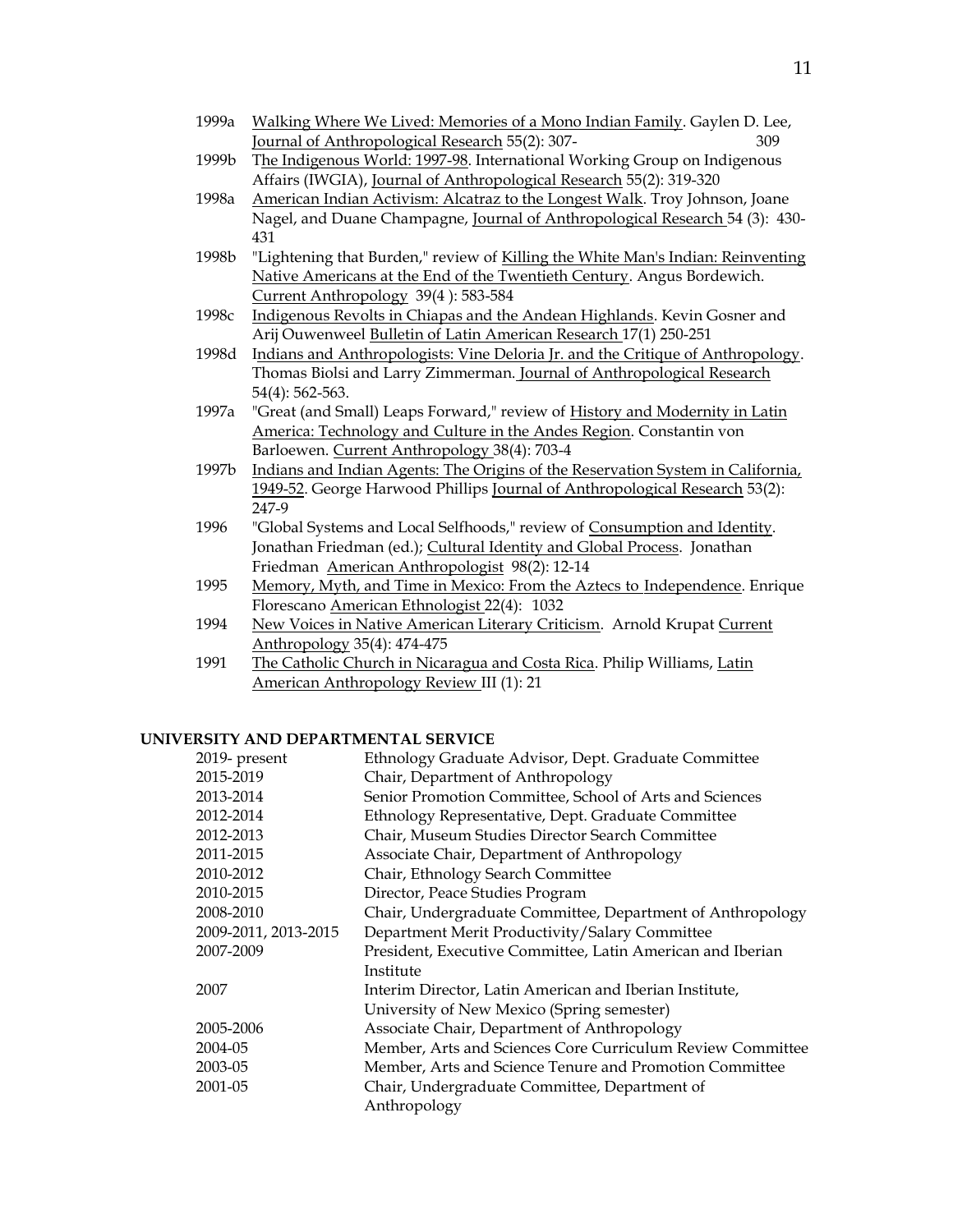| 1999-2000            | Chair, Undergraduate Committee, Department of                           |
|----------------------|-------------------------------------------------------------------------|
| 2000-2007            | Anthropology                                                            |
|                      | Administrator, International Exchange Program with the                  |
|                      | University of East London, UK                                           |
| 2001-present         | Member, Grants and Awards Committee, Latin American and                 |
|                      | Iberian Institute                                                       |
| 2002-05              | Member, ICLAS, Latin American and Iberian Institute                     |
| 1994-2000            | Member, Publications Committee, Latin American and Iberian<br>Institute |
| 2002-05              | Member, Faculty Senate Undergraduate Committee                          |
| 2001-05              | Member, Arts and Sciences Undergraduate Committee                       |
| 1999-2000            | Member, Faculty Senate                                                  |
| 2002-present         | Reviewer, UNM Fulbright Scholar Program                                 |
| PROFESSIONAL SERVICE |                                                                         |
| 2000-present         | Outside reviewer for other universities' tenure and promotion           |
| 2008-present         | U.S. Student Fulbright National Screening Committee                     |
| 2007-8               | U.S. Student Fulbright National Screening Committee                     |
| 2006                 | Martin J. Diskin Award Committee, Latin American Studies                |
|                      | Association                                                             |
| 2001-2003            | Grant Review Panel, Wenner Gren Foundation                              |
| 1997-present         | Grant Review for National Endowment for the Humanities,                 |
|                      | National Science Foundation, Austrian Science Foundation,               |
|                      | Canada Research Foundation, National Humanities Center,                 |
|                      | American Philosophical Society, American Council of Learned             |
|                      | Societies                                                               |
| 1994-present         | Manuscript Reviewer for University of California Press, Stanford        |
|                      | University Press, University of New Mexico Press, Duke                  |
|                      | University Press, University of Chicago Press, University of            |
|                      | Texas Press, University of Nebraska Press, St. Martin's Press,          |
|                      | Princeton University Press, Rutgers University Press, Routledge,        |
|                      | Bergin and Garvey                                                       |
| 1994-present         | Manuscript reviewer for Current Anthropology, American                  |
|                      | Anthropologist, American Ethnologist, Cultural Anthropology,            |
|                      | Identities, Journal of Anthropological Research, Journal of             |
|                      | Latin American Anthropology, Journal of California and Great            |
|                      | Basin Anthropology, Ecology and Society, The Extractive                 |
|                      | Industries and Society                                                  |

## **CLASSES TAUGHT (at UNM**)

## Undergraduate:

ANTH 101: Introduction to Anthropology (Topics and FLC 101s: Violence, Peace, and Humanity; Nature/Culture/Human Sexuality; Food and Humanity; Land and Water in New Mexico) ANTH 130: Introduction to Cultural Anthropology ANTH 330: Principles of Cultural Anthropology ANTH 340: Critical Issues in Political Anthropology ANTH 340: Palestinian Memoir ANTH 340: Anthropology of Occupation: Palestine ANTH 340: Colombia Indígena ANTH 340: Colombia in War and Peace ANTH 340: Israel/Palestine Field School